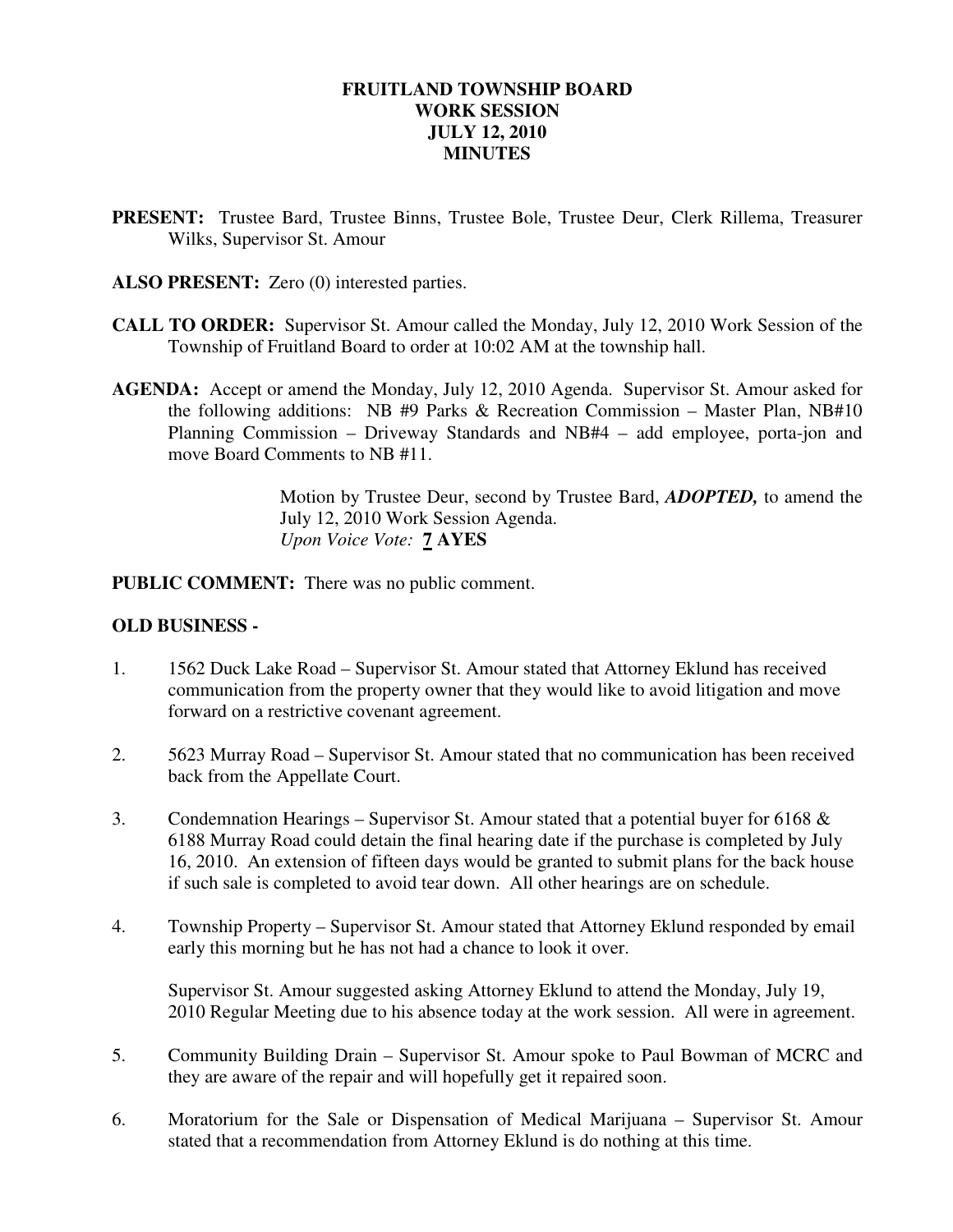# FRUITLAND TOWNSHIP JULY 12, 2010 WORK SESSION MINUTES

- 7. Citizen's Advisory Regulatory Ordinance Committee Two regulatory ordinances received back from the group are the Cemetery and Nestrom Road Park Ordinance. Discussion of those two ordinances occurred and will be presented in a motion at Monday's regular meeting. Supervisor St. Amour encouraged Trustee Bole to gather any additional ordinances that are ready to be reviewed by the Board of Trustees and pass them on to him for dispersing.
- 8. Adoption of Uniform Traffic Code Supervisor St. Amour stated that he will ask Attorney Eklund to report his findings at the Monday regular meeting.

# **NEW BUSINESS –**

- 1 Policies & Procedures Clerk Rillema provided language to update the public comment section of our policies and procedures. She attended a seminar and received information that public comment should allow the public to comment on anything whether it is an agenda item or not to not discriminate. Attorney Eklund will be consulted for his comments. Supervisor St. Amour stated that the interview process was questioned in recent employment as to who appoints the interview committee and who can serve on the interview committee. Language will be developed and presented in a motion at the Monday regular meeting.
- 2. Ordinance Enforcement Supervisor St. Amour stated that the ordinance violation ticket issued for 4540 Weber Road was removed by a Motion/Order of Nolle Prosequi due to extenuating circumstances involving other units of police enforcement. The address of 1490 W. Duck Lake Road was issued a junk ordinance violation ticket and the property is still not in compliance. The address of 1424 W. Duck Lake Road also was issued a junk ordinance violation ticket and is temporarily in compliance and has until September 1, 2010 to comply fully.
- 3. Plaques at Channel Supervisor St. Amour talked with several members of the Corp. of Engineers and there is an application form, fee and other paperwork to be completed if such a request is granted by the township for the applicant to comply with. The Board of Trustees has concern with liability, responsibility of damage, placement of such plaques and setting precedent for future request.
- 4. White River Light Station Supervisor St. Amour stated that a letter was sent to Fruitland Township from the Friends of the White River Light Station with a list of items that are on loan at the museum. Supervisor St. Amour tasked Curator McDonnell to sort through this list as these items were believed to have been "deeds of donation" to Fruitland Township from the Friends group. At this time, the free admission that the Friends of the White River Light Station granted certain levels of donations has been stopped. Attorney Eklund stated in an email that the general rule for townships is that they are not authorized to donate money to charities but can contract for services to provide services to the township. At this time, there is no contract in place. With the uncertainty of the future funding of the White River Light Station, no action on granting such donations will be done at this time. Clerk Rillema stated that the Parks & Recreation Commission is requesting budget amendments in account #'s 101-691-724.000 Postage for an increase of \$.61, #101-691-900.000 Printing & Publishing for an increase of \$89.75 and account #101-691-910.001 Health Insurance for a decrease of (\$545.60). Those will be added to the budget amendment listing for the Monday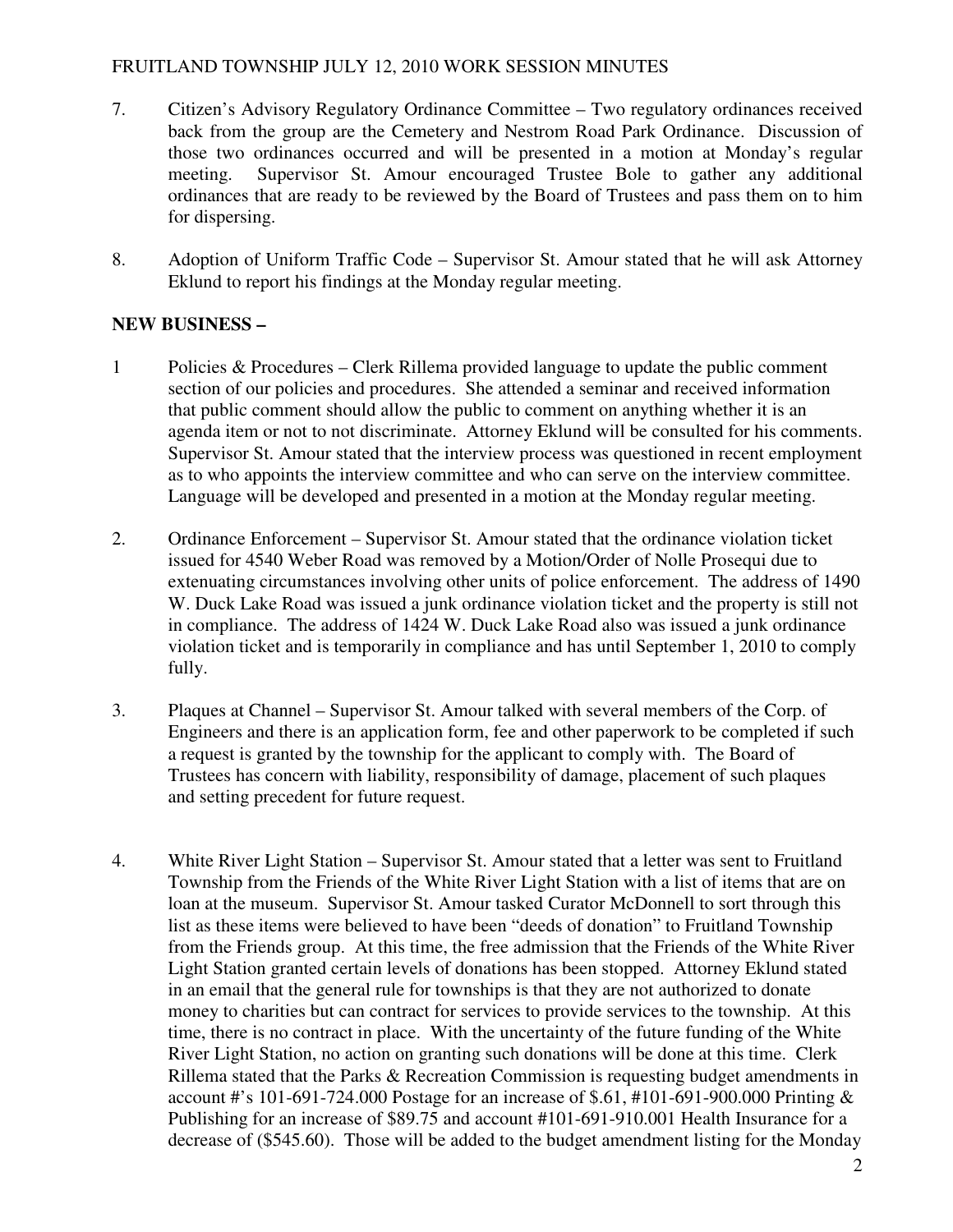### FRUITLAND TOWNSHIP JULY 12, 2010 WORK SESSION MINUTES

 regular meeting. Supervisor St. Amour stated that he continues to receive complaints about the overuse of the porta-jon at the White River Light Station parking lot. The Board of Trustees agreed to have an additional porta-jon delivered with an extra cleaning each week. Clerk Rillema will take care of scheduling the porta-jon for delivery. Supervisor St. Amour stated that since the jurisdiction turnover of the WRLS, he and Laura Shields met with Curator McDonnell. All communications between all parties will be done via email and will include all three of them. The matter of reimbursement for internet service at the WRLS was discussed, and the investigation continues.

- 5. Dock Request at Marcus Park Supervisor St. Amour received a letter requesting a dock at Marcus Park to be placed on the agenda. The Board of Trustees did not feel such request should be granted as an agenda item at this time and that Public Comment is the appropriate area for this request.
- 6. Secretary/Receptionist Position Treasurer Wilks stated that an ad will go into the paper advertising for a replacement for Ericka DeCair whose last day of employment was on Friday, July 9, 2010.
- 7. Budget Amendments Clerk Rillema provided the Board with a spreadsheet of budget amendments necessary to make for first quarter. The list of amendments is largely due to the health insurance coverage premiums being lowered with the new insurance coverage. A motion will be presented at the Monday regular meeting to accept the budget amendments.
- 8. Camera/Recording System Supervisor St. Amour asked Attorney Eklund to review legalities if a camera/recording system were installed at the counter of the township hall. In a conversation that Supervisor St. Amour had with the Whitehall Police Department, it appears that it would be lawful to do one or both. The Board of Trustees will await Attorney Eklund's opinion.
- 9. Parks & Recreation Master Plan Supervisor St. Amour stated that the Parks  $\&$  Recreation Commission has re-sent their Master Plan for our approval. At first glance, changes regarding status of jurisdiction over the White River Light Station needs to be addressed and names in the organization chart needs updating. Both Trustee Deur and Trustee Binns will work on the language and present changes at the Monday regular meeting.
- 10. Planning Commission Trustee Deur stated that the Planning Commission approved new language on driveway standards and the commission has forwarded to the Board of Trustees for approval. Concerns were voiced on the width, materials required for the driveway and that it still does not comply with the WLFA standards which a pending case in Fruitland Township is still not settled. A motion will be presented at the Monday regular meeting.
- 11. Board Comments Supervisor St. Amour stated that he received communication from Michillinda Beach Lodge with their outdoor wedding schedule. There are five outdoor weddings scheduled for season 2010. Supervisor St. Amour asked if any one was interested in attending a wind turbine tour with Scandia Wind Offshore, LLC. No one was interested at this time. Clerk Rillema stated that she received one additional request for a budget amendment from the Parks & Recreation Commission for consideration of increasing account 101-746-900.000 Printing & Publishing in the amount of \$29.00 to order 1000